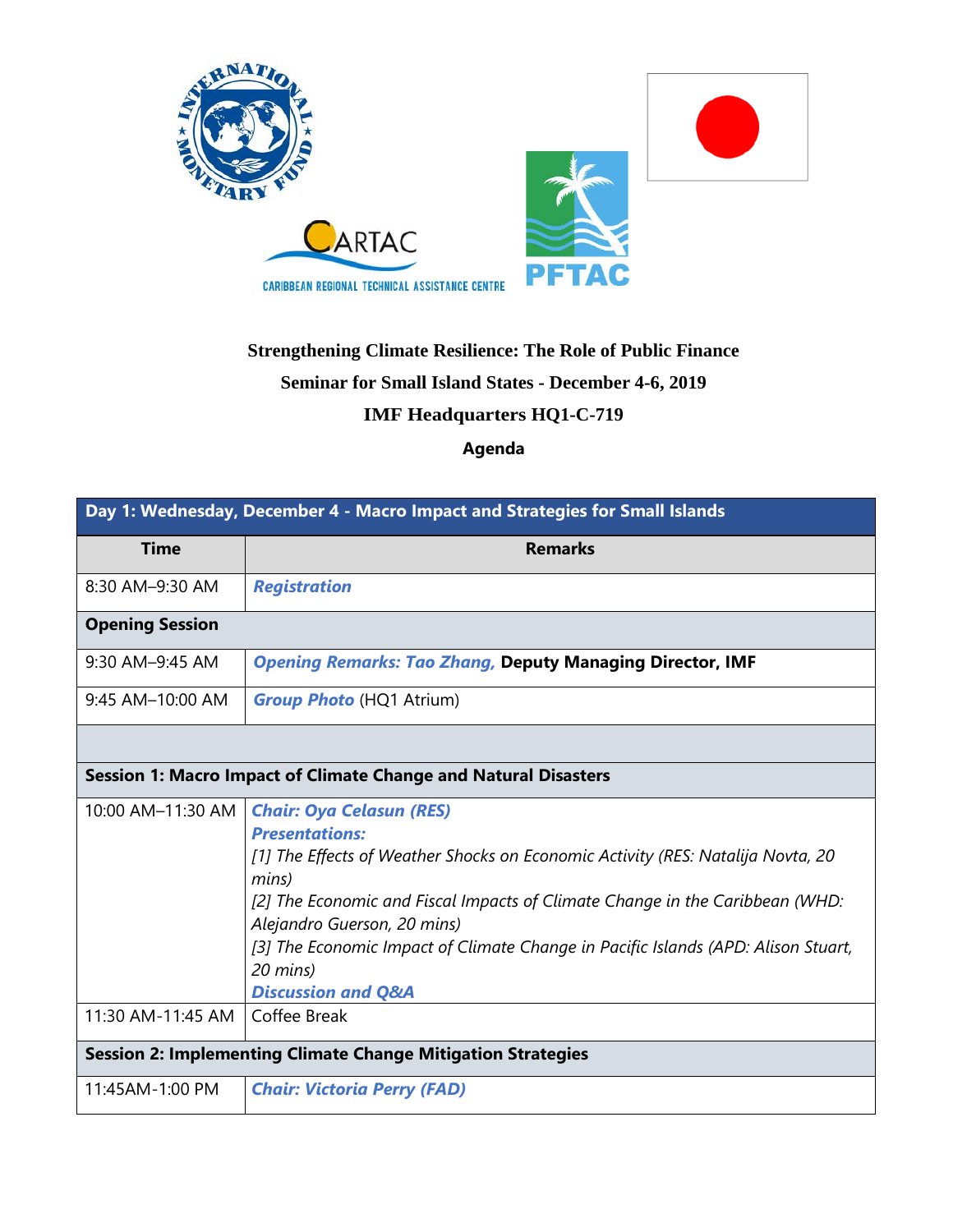|                                           | <b>Presentations:</b><br>[1] How to Mitigate Climate Change (TP: Ian Parry, 25 mins)<br>[2] Energy subsidies (EP: Baoping Shang, 25 mins)<br><b>Discussion and Q&amp;A</b>                                                                                                                                                                                                                                                      |
|-------------------------------------------|---------------------------------------------------------------------------------------------------------------------------------------------------------------------------------------------------------------------------------------------------------------------------------------------------------------------------------------------------------------------------------------------------------------------------------|
| 1:00 PM-2:00 PM                           | Lunch Break (Lunch provided by invitation)                                                                                                                                                                                                                                                                                                                                                                                      |
| <b>Session 3: Managing Disaster Risks</b> |                                                                                                                                                                                                                                                                                                                                                                                                                                 |
| 2:00 PM-3:30 PM                           | <b>Chair: Sean Nolan (SPR)</b><br><b>Presentations:</b><br>[1] Managing Fiscal Risks Related to Natural Disasters (M2: Guohua Huang, 20<br>mins)<br>[2] Disaster Risk Financing (WB: Martin Luis Alton, 20 mins)<br>[3] Disaster Resilience Strategy (SPR: Saad Quayyum, 20 mins)<br>[4] IMF Lending Toolkit to Support Countries Vulnerable to Natural Disasters (SPR:<br>Mai Farid, 20 mins)<br><b>Discussion and Q&amp;A</b> |

| Day 2: Thursday, December 5 - Building Institutions                                       |                                                                                                                                                                                                                                                                                                                                                                                                           |  |
|-------------------------------------------------------------------------------------------|-----------------------------------------------------------------------------------------------------------------------------------------------------------------------------------------------------------------------------------------------------------------------------------------------------------------------------------------------------------------------------------------------------------|--|
| <b>Time</b>                                                                               | <b>Remarks</b>                                                                                                                                                                                                                                                                                                                                                                                            |  |
| Session 4: PFM Readiness in the Context of Intensifying Natural Disasters                 |                                                                                                                                                                                                                                                                                                                                                                                                           |  |
| 9:30 AM-11:00 AM                                                                          | <b>Chair: Alison Stuart (APD)</b><br><b>Presentations:</b><br>[1] PFM TA Review of PFTAC (M2: Richard Allen, 20 mins)<br>[2] Pacific experience (PFTAC: Richard Neves, 20 mins)<br>[3] A Caribbean case (Grenada: Kerry Pierre, video, 20 mins)<br><b>Discussion and Q&amp;A</b>                                                                                                                          |  |
| 11:00 AM-11:15 AM   Coffee Break                                                          |                                                                                                                                                                                                                                                                                                                                                                                                           |  |
| Session 5: Strengthening Public Investment Management to Support Resilient Infrastructure |                                                                                                                                                                                                                                                                                                                                                                                                           |  |
| 11:15 AM-12:30 PM<br>12:30 PM-2:00 PM                                                     | <b>Chair: Manal Fouad (FAD)</b><br><b>Presentations:</b><br>[1] Public Investment Management Assessments (M2: Ha Vu, 20 mins)<br>[2] Public-Private Partnerships in the Caribbean Region (EP: Maximilien<br>Queyranne, 20 mins)<br>[3] Building Resilience in Infrastructure to Climate Change (WB: Tuan Minh LE and<br>Weijen LEOW, 20 mins)<br><b>Discussion and Q&amp;A</b><br>Lunch Break (Free time) |  |
|                                                                                           |                                                                                                                                                                                                                                                                                                                                                                                                           |  |
|                                                                                           | Session 6: Enhancing Post Disaster Response: the Role of PFM                                                                                                                                                                                                                                                                                                                                              |  |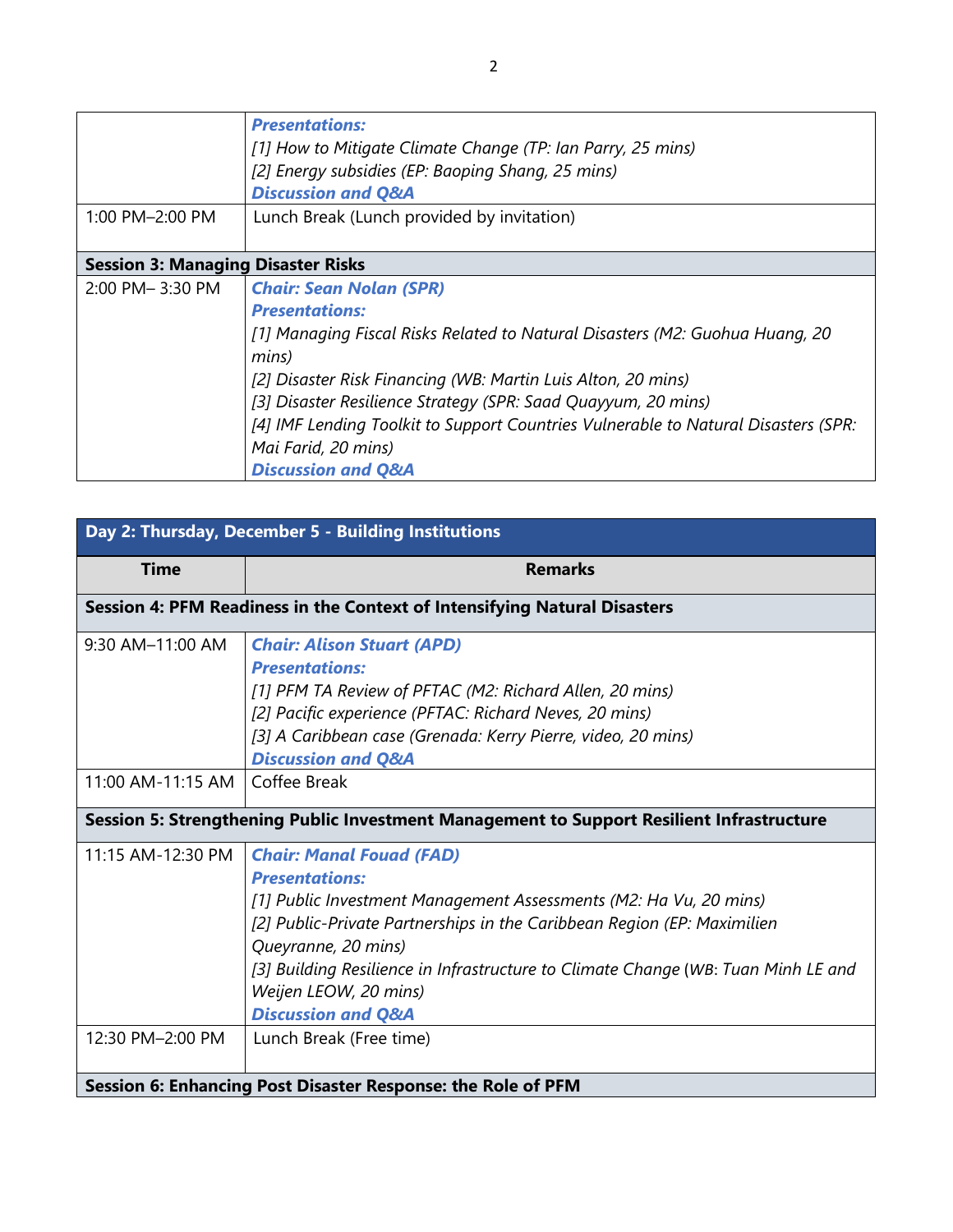| 2:00 PM-3:15 PM                                                                                                      | <b>Chair: Wendell Samuel (CARTAC)</b><br><b>Presentations:</b><br>[1] PFM Post Hurricane Review (CARTAC: Bruce Stacey, 20 mins)<br>[2] A Caribbean Case (Dominica: Rosamund Edwards, video, 20 mins)<br>[3] A Pacific Case (Fiji: Salaseini Raiwalui, 20 mins)<br><b>Discussion and Q&amp;A</b>                           |  |
|----------------------------------------------------------------------------------------------------------------------|---------------------------------------------------------------------------------------------------------------------------------------------------------------------------------------------------------------------------------------------------------------------------------------------------------------------------|--|
| 3:15 PM-3:30 PM                                                                                                      | Coffee Break                                                                                                                                                                                                                                                                                                              |  |
| Session 7: Improving Public Financial Management in the Context of Building Climate Resilience<br>- Panel Discussion |                                                                                                                                                                                                                                                                                                                           |  |
| 3:30PM-5:00PM                                                                                                        | <b>Moderator: David Kloeden (PFTAC)</b><br><b>Panel:</b><br>Countries discuss strengthening public financial management to support climate<br>resilience building (Pacific Islands Forum Secretariat: Aholotu Palu; Samoa:<br>Rosemary Lee Hang; Antiqua and Barbuda: Whitfield Harris; PFTAC: Celeste<br>Kubasta)<br>Q&A |  |
| 5:00PM-6:30PM                                                                                                        | Reception: Takuji Tanaka, Executive Director, IMF                                                                                                                                                                                                                                                                         |  |

| Day 3: Friday, December 6 - The Role of the International Community                  |                                                                                                                                                                                                                                                                                                                                     |  |  |
|--------------------------------------------------------------------------------------|-------------------------------------------------------------------------------------------------------------------------------------------------------------------------------------------------------------------------------------------------------------------------------------------------------------------------------------|--|--|
| <b>Time</b>                                                                          | <b>Remarks</b>                                                                                                                                                                                                                                                                                                                      |  |  |
| Session 8: Climate Change Policy Assessments (CCPA): Where do Small States Stand     |                                                                                                                                                                                                                                                                                                                                     |  |  |
| 9:30 AM-10:30 AM                                                                     | <b>Moderator: James Daniel (FAD)</b><br><b>Presentations:</b><br>[1] Overview of CCPAs (ICD: Matt Davies, 15 mins)<br>[2] Integration of CCPA with Macroeconomic Surveillance: A Country Case (WHD:<br>Sonia Munoz, 15 mins)<br>[3] Country Experience with CCPA (Belize: Marion Palacio, 15 mins)<br><b>Discussion and Q&amp;A</b> |  |  |
| 10:30 AM-10:45 AM                                                                    | Coffee Break                                                                                                                                                                                                                                                                                                                        |  |  |
| Session 9: International Community's Support to Build up Capacity - Panel Discussion |                                                                                                                                                                                                                                                                                                                                     |  |  |
| 10:45 AM- 11:45 AM                                                                   | <b>Moderator: Catherine Pattillo (FAD)</b><br><b>Panel:</b><br>Representatives of donor countries (Canada: Benoît-Pierre Laramée; EU: Adrian<br>Nicolae; Japan: Megumi Muto) and a representative of recipient country<br>(Maldives: Ismail Manik)<br>Q&A                                                                           |  |  |
|                                                                                      | Session 10: Access to Climate Financing - Panel Discussion                                                                                                                                                                                                                                                                          |  |  |